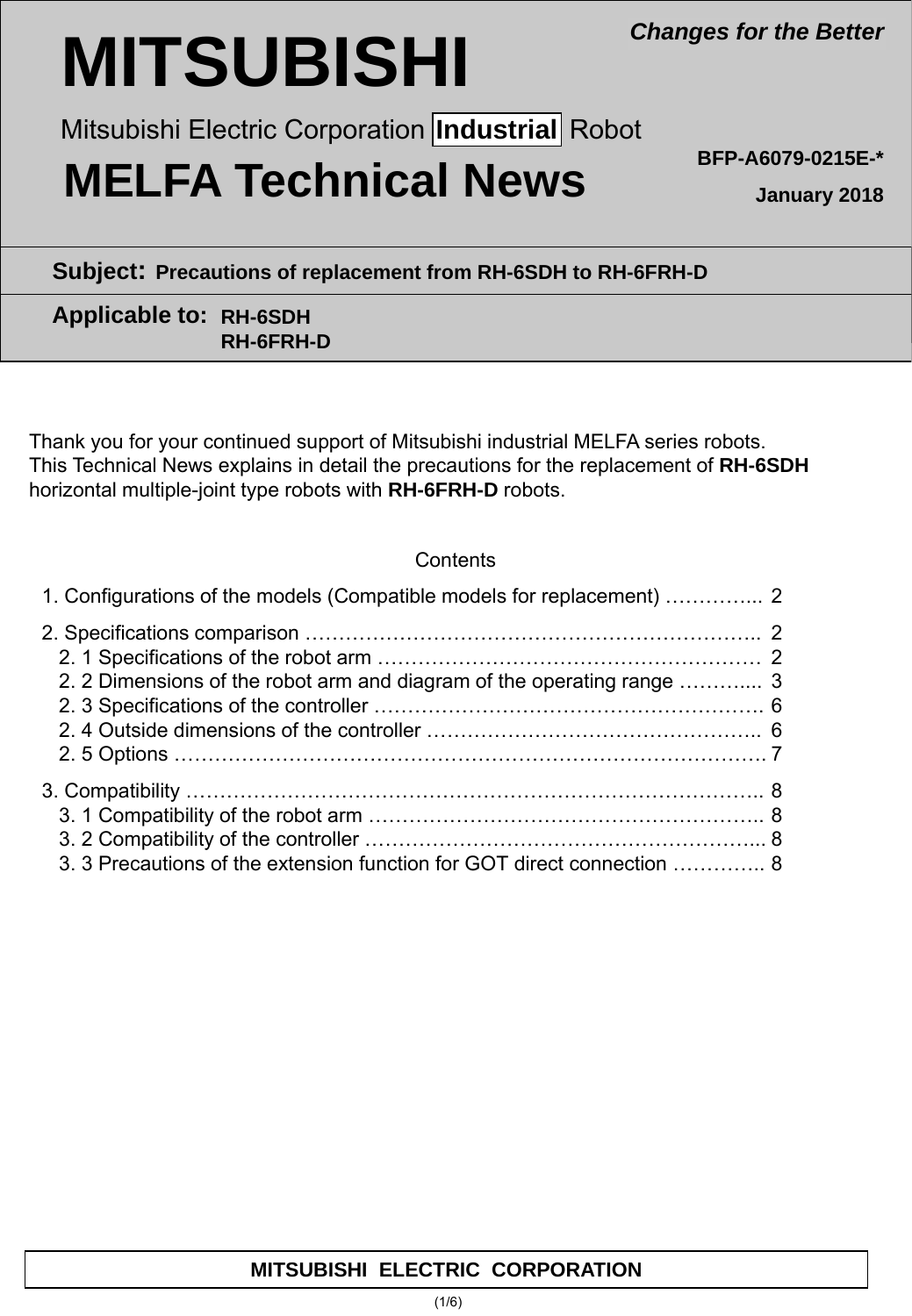# Precautions for the replacement of RH-6SDH with RH-6FRH.

| 1. Configurations of the models (Compatible model for replacement)<br>The following shows the compatible models of robot arms and controllers for the replacement of RH-6SDH to RH-6FRH-D.<br>Controller<br>Model<br>Controller<br>Model<br>RH-6SDH<br>CR1DA-761<br>RH-6FRH-D<br>CR800-06HD<br>2. Specifications comparison<br>2.1 Specifications of the robot arm                                                                                                                                                                                                                                                                                                                                                                                                                                                                                                                                                                                                                                                                                                                                                                                                                                                                                                       |               |            |                                                               |                                                 |                                                                                              |            |                                                                                                                         |        |
|--------------------------------------------------------------------------------------------------------------------------------------------------------------------------------------------------------------------------------------------------------------------------------------------------------------------------------------------------------------------------------------------------------------------------------------------------------------------------------------------------------------------------------------------------------------------------------------------------------------------------------------------------------------------------------------------------------------------------------------------------------------------------------------------------------------------------------------------------------------------------------------------------------------------------------------------------------------------------------------------------------------------------------------------------------------------------------------------------------------------------------------------------------------------------------------------------------------------------------------------------------------------------|---------------|------------|---------------------------------------------------------------|-------------------------------------------------|----------------------------------------------------------------------------------------------|------------|-------------------------------------------------------------------------------------------------------------------------|--------|
|                                                                                                                                                                                                                                                                                                                                                                                                                                                                                                                                                                                                                                                                                                                                                                                                                                                                                                                                                                                                                                                                                                                                                                                                                                                                          |               |            |                                                               |                                                 | The following table compares the robot arm specifications between old and new models.        |            |                                                                                                                         |        |
| <b>Type</b>                                                                                                                                                                                                                                                                                                                                                                                                                                                                                                                                                                                                                                                                                                                                                                                                                                                                                                                                                                                                                                                                                                                                                                                                                                                              |               | Unit       | Specifications                                                |                                                 |                                                                                              |            |                                                                                                                         |        |
| Model                                                                                                                                                                                                                                                                                                                                                                                                                                                                                                                                                                                                                                                                                                                                                                                                                                                                                                                                                                                                                                                                                                                                                                                                                                                                    |               |            | Old models<br>RH-6SDH35xx/M/C                                 | RH-6SDH45xx/M/C                                 | RH-6SDH55xx/M/C                                                                              | New models | RH-6FRH35xx/M/C-D RH-6FRH45xx/M/C-D RH-6FRH55xx/M/C-D                                                                   |        |
| Machine class                                                                                                                                                                                                                                                                                                                                                                                                                                                                                                                                                                                                                                                                                                                                                                                                                                                                                                                                                                                                                                                                                                                                                                                                                                                            |               |            |                                                               |                                                 | None: Standard/M: Oil mist Note 4)/C: Clean Note 5)                                          |            |                                                                                                                         |        |
| Protection degree                                                                                                                                                                                                                                                                                                                                                                                                                                                                                                                                                                                                                                                                                                                                                                                                                                                                                                                                                                                                                                                                                                                                                                                                                                                        |               |            |                                                               | Standard: IP20/M: IP54/C: Class 10 (0.3µm)      |                                                                                              |            | Standard: IP20/M: IP65/C: ISO class 3                                                                                   |        |
| Degree of freedom<br>Installation style                                                                                                                                                                                                                                                                                                                                                                                                                                                                                                                                                                                                                                                                                                                                                                                                                                                                                                                                                                                                                                                                                                                                                                                                                                  |               |            |                                                               | 4                                               | Floor type                                                                                   |            | 4                                                                                                                       |        |
| Structure                                                                                                                                                                                                                                                                                                                                                                                                                                                                                                                                                                                                                                                                                                                                                                                                                                                                                                                                                                                                                                                                                                                                                                                                                                                                |               |            |                                                               |                                                 | Horizontal multiple-joint type                                                               |            |                                                                                                                         |        |
| Drive system<br>Position detection method                                                                                                                                                                                                                                                                                                                                                                                                                                                                                                                                                                                                                                                                                                                                                                                                                                                                                                                                                                                                                                                                                                                                                                                                                                |               |            |                                                               |                                                 | AC servo motor<br>Absolute encoder                                                           |            |                                                                                                                         |        |
| Maximum load capacity (rating)                                                                                                                                                                                                                                                                                                                                                                                                                                                                                                                                                                                                                                                                                                                                                                                                                                                                                                                                                                                                                                                                                                                                                                                                                                           |               | kg         |                                                               | 6(2)                                            |                                                                                              |            | 6(3)                                                                                                                    |        |
| Arm length                                                                                                                                                                                                                                                                                                                                                                                                                                                                                                                                                                                                                                                                                                                                                                                                                                                                                                                                                                                                                                                                                                                                                                                                                                                               | No. 1 arm     | mm         | 125                                                           | 225                                             | 325                                                                                          | 125        | 225                                                                                                                     | 325    |
| Maximum reach radius                                                                                                                                                                                                                                                                                                                                                                                                                                                                                                                                                                                                                                                                                                                                                                                                                                                                                                                                                                                                                                                                                                                                                                                                                                                     | No. 2 arm     | mm         | 350                                                           | 450                                             | 225<br>550                                                                                   | 350        | 450                                                                                                                     | 550    |
| Operating range                                                                                                                                                                                                                                                                                                                                                                                                                                                                                                                                                                                                                                                                                                                                                                                                                                                                                                                                                                                                                                                                                                                                                                                                                                                          | J1            |            |                                                               | 254 (±127)                                      |                                                                                              |            | 340 (±170)                                                                                                              |        |
|                                                                                                                                                                                                                                                                                                                                                                                                                                                                                                                                                                                                                                                                                                                                                                                                                                                                                                                                                                                                                                                                                                                                                                                                                                                                          | J2            | deg        | 274 (±137)                                                    |                                                 | 290 (±145)                                                                                   |            | 290 (±145)                                                                                                              |        |
|                                                                                                                                                                                                                                                                                                                                                                                                                                                                                                                                                                                                                                                                                                                                                                                                                                                                                                                                                                                                                                                                                                                                                                                                                                                                          | J3(Z)         | mm         |                                                               | $xx = 20$ : 200/xx = 32 : 320 (standard)        | $xx = 17 : 170 / xx = 27 : 270$ (M specification/C specification)                            |            | xx=20:200 / xx=34:340                                                                                                   |        |
|                                                                                                                                                                                                                                                                                                                                                                                                                                                                                                                                                                                                                                                                                                                                                                                                                                                                                                                                                                                                                                                                                                                                                                                                                                                                          | J4(0)         | deg        |                                                               |                                                 | 720 (±360)                                                                                   |            |                                                                                                                         |        |
| Maximum speed Note 6)                                                                                                                                                                                                                                                                                                                                                                                                                                                                                                                                                                                                                                                                                                                                                                                                                                                                                                                                                                                                                                                                                                                                                                                                                                                    | J1            | degree/sec |                                                               | 375                                             |                                                                                              |            | 400                                                                                                                     |        |
|                                                                                                                                                                                                                                                                                                                                                                                                                                                                                                                                                                                                                                                                                                                                                                                                                                                                                                                                                                                                                                                                                                                                                                                                                                                                          | J2<br>J3(Z)   | mm/s       |                                                               | 612<br>1177                                     |                                                                                              |            | 670<br>2400                                                                                                             |        |
|                                                                                                                                                                                                                                                                                                                                                                                                                                                                                                                                                                                                                                                                                                                                                                                                                                                                                                                                                                                                                                                                                                                                                                                                                                                                          | J4(0)         | degree/sec |                                                               | 2411                                            |                                                                                              |            | 2500                                                                                                                    |        |
| Maximum composite speed Note 1)                                                                                                                                                                                                                                                                                                                                                                                                                                                                                                                                                                                                                                                                                                                                                                                                                                                                                                                                                                                                                                                                                                                                                                                                                                          |               | mm/sec     | 6473                                                          | 7128                                            | 7782                                                                                         | 6900       | 7600                                                                                                                    | 8300   |
| Cycle time Note 2)                                                                                                                                                                                                                                                                                                                                                                                                                                                                                                                                                                                                                                                                                                                                                                                                                                                                                                                                                                                                                                                                                                                                                                                                                                                       | X-Y composite | sec<br>mm  | 0.42                                                          | ±0.02                                           | 0.43                                                                                         | ±0.010     | 0.29<br>±0.010                                                                                                          | ±0.012 |
| Positioning repeatability                                                                                                                                                                                                                                                                                                                                                                                                                                                                                                                                                                                                                                                                                                                                                                                                                                                                                                                                                                                                                                                                                                                                                                                                                                                | J3(Z)         | mm         |                                                               |                                                 | ±0.01                                                                                        |            |                                                                                                                         |        |
|                                                                                                                                                                                                                                                                                                                                                                                                                                                                                                                                                                                                                                                                                                                                                                                                                                                                                                                                                                                                                                                                                                                                                                                                                                                                          | J4(0)         | deg        |                                                               | ±0.02                                           |                                                                                              |            | ±0.004                                                                                                                  |        |
| Ambient temperature<br>Mass                                                                                                                                                                                                                                                                                                                                                                                                                                                                                                                                                                                                                                                                                                                                                                                                                                                                                                                                                                                                                                                                                                                                                                                                                                              |               | °C         |                                                               | Approx. 20                                      | 0 to 40                                                                                      |            | 36                                                                                                                      | 37     |
| Tolerable amount of inertia                                                                                                                                                                                                                                                                                                                                                                                                                                                                                                                                                                                                                                                                                                                                                                                                                                                                                                                                                                                                                                                                                                                                                                                                                                              |               | kg         |                                                               |                                                 | Approx. 21                                                                                   |            |                                                                                                                         |        |
| rating)                                                                                                                                                                                                                                                                                                                                                                                                                                                                                                                                                                                                                                                                                                                                                                                                                                                                                                                                                                                                                                                                                                                                                                                                                                                                  | J4(0)         | kg, m2     |                                                               | 0.04(0.01)                                      |                                                                                              |            | 0.12(0.01)                                                                                                              |        |
| Tool wiring                                                                                                                                                                                                                                                                                                                                                                                                                                                                                                                                                                                                                                                                                                                                                                                                                                                                                                                                                                                                                                                                                                                                                                                                                                                              |               |            |                                                               | Hand: 8 input points/8 output points (forearm), |                                                                                              |            | Hand: 8 input points/8 output points (20 pins total)<br>Serial signal cable for parallel I/O (2-pin + 2-pin power line) |        |
|                                                                                                                                                                                                                                                                                                                                                                                                                                                                                                                                                                                                                                                                                                                                                                                                                                                                                                                                                                                                                                                                                                                                                                                                                                                                          |               |            |                                                               | 8 spare wires: AWG#24 (0.2mm <sup>2</sup> )     |                                                                                              |            | LAN × 1<100BASE-TX> (8-pin) Note 3)                                                                                     |        |
| Tool pneumatic piping<br>Machine cable                                                                                                                                                                                                                                                                                                                                                                                                                                                                                                                                                                                                                                                                                                                                                                                                                                                                                                                                                                                                                                                                                                                                                                                                                                   |               |            |                                                               |                                                 | Primary: $\varphi 6 \times 2$ Secondary: $\varphi 4 \times 8$<br>5m (connector on both ends) |            |                                                                                                                         |        |
| Paint                                                                                                                                                                                                                                                                                                                                                                                                                                                                                                                                                                                                                                                                                                                                                                                                                                                                                                                                                                                                                                                                                                                                                                                                                                                                    |               |            |                                                               | Color: Light gray                               |                                                                                              |            | Color: Light gray                                                                                                       |        |
| (Reference Munsell color: 0.08GY7.64/0.81)<br>(Reference Munsell color: 0.6B7.6/0.2)<br>Note 1) The value assumes composition of J1, J2, and J4.<br>Note 2) Value for a maximum load capacity of 2kg. The cycle time may increase if specific requirements apply such as high work positioning accuracy, or depending on the operating<br>position. (The cycle time is based on back-and-forth movement over a vertical distance of 25mm and horizontal distance of 300mm.)<br>Note 3) Can also be used a as a spare line (0.2sq 4-pair cable) for conventional models.<br>Note 4) Please contact a Mitsubishi Electric dealer since the environment resistance may not be secured depending on the characteristics of oil you use. Direct jet to the bellows is<br>excluded.<br>Note 5) Preservation of cleanliness levels depends on conditions of a downstream flow of 0.3m/s in the clean room and internal robot suctioning. A $\varphi$ 8-mm coupler for suctioning is<br>provided at the back of the base.<br>Note 6) The value of when MvTune2 (high-speed mode) is applied.                                                                                                                                                                                     |               |            |                                                               |                                                 |                                                                                              |            |                                                                                                                         |        |
| 2.2 Dimensions of the robot arm and diagram of the operating range                                                                                                                                                                                                                                                                                                                                                                                                                                                                                                                                                                                                                                                                                                                                                                                                                                                                                                                                                                                                                                                                                                                                                                                                       |               |            |                                                               |                                                 |                                                                                              |            |                                                                                                                         |        |
|                                                                                                                                                                                                                                                                                                                                                                                                                                                                                                                                                                                                                                                                                                                                                                                                                                                                                                                                                                                                                                                                                                                                                                                                                                                                          |               |            | 1) Robot arm installation dimensions and mechanical interface |                                                 |                                                                                              |            |                                                                                                                         |        |
| The installation dimensions and mechanical interface have changed. Refer to the following diagrams.<br>specification)<br>a specification)<br>$(48)$ prepared holes $\frac{15}{10}$ $\frac{15}{10}$ $\frac{15}{10}$ $\frac{15}{10}$ $\frac{15}{10}$ $\frac{15}{10}$ $\frac{15}{10}$ $\frac{15}{10}$ $\frac{15}{10}$ $\frac{15}{10}$ $\frac{15}{10}$ $\frac{15}{10}$ $\frac{15}{10}$ $\frac{15}{10}$ $\frac{15}{10}$ $\frac{15}{10}$ $\frac{15}{$<br>(Installation)<br>reference)<br>φ90<br>92<br>(90)<br>92<br>90<br>120<br>180<br>$4 - 09$<br>150<br>Chian<br>Clean<br>4-φ9 installation hole<br>installation hole<br>150<br>₽<br>(Installation<br>(Installation<br>60<br>$reference) \sqrt{Rz25}$<br>27.5 (<br>reference)<br>95<br>95<br>$\varphi$ 25h7<br>⊺≌<br>150<br><u>.8</u><br>$\frac{50}{2}$<br>Mechanical interface for oil<br>Section Z-Z<br>mist and clean specifications<br>ഉ<br>Ź<br>φ39.5<br>Installation dimensions<br>Installation dimensions<br>of the robot arm<br>of the robot arm<br>19<br>φ20h7<br>$\subseteq$<br>φ39.5<br>5<br>Mechanical interface for standard,<br>Section Z-Z<br>oil mist, and clean specifications<br>ă<br>$\sqrt{925h}$<br>Mechanical interface for<br>New model (RH-6FRH-D)<br>Old model (RH-6SDH)<br>standard specification |               |            |                                                               |                                                 |                                                                                              |            |                                                                                                                         |        |
|                                                                                                                                                                                                                                                                                                                                                                                                                                                                                                                                                                                                                                                                                                                                                                                                                                                                                                                                                                                                                                                                                                                                                                                                                                                                          |               |            |                                                               |                                                 |                                                                                              |            |                                                                                                                         |        |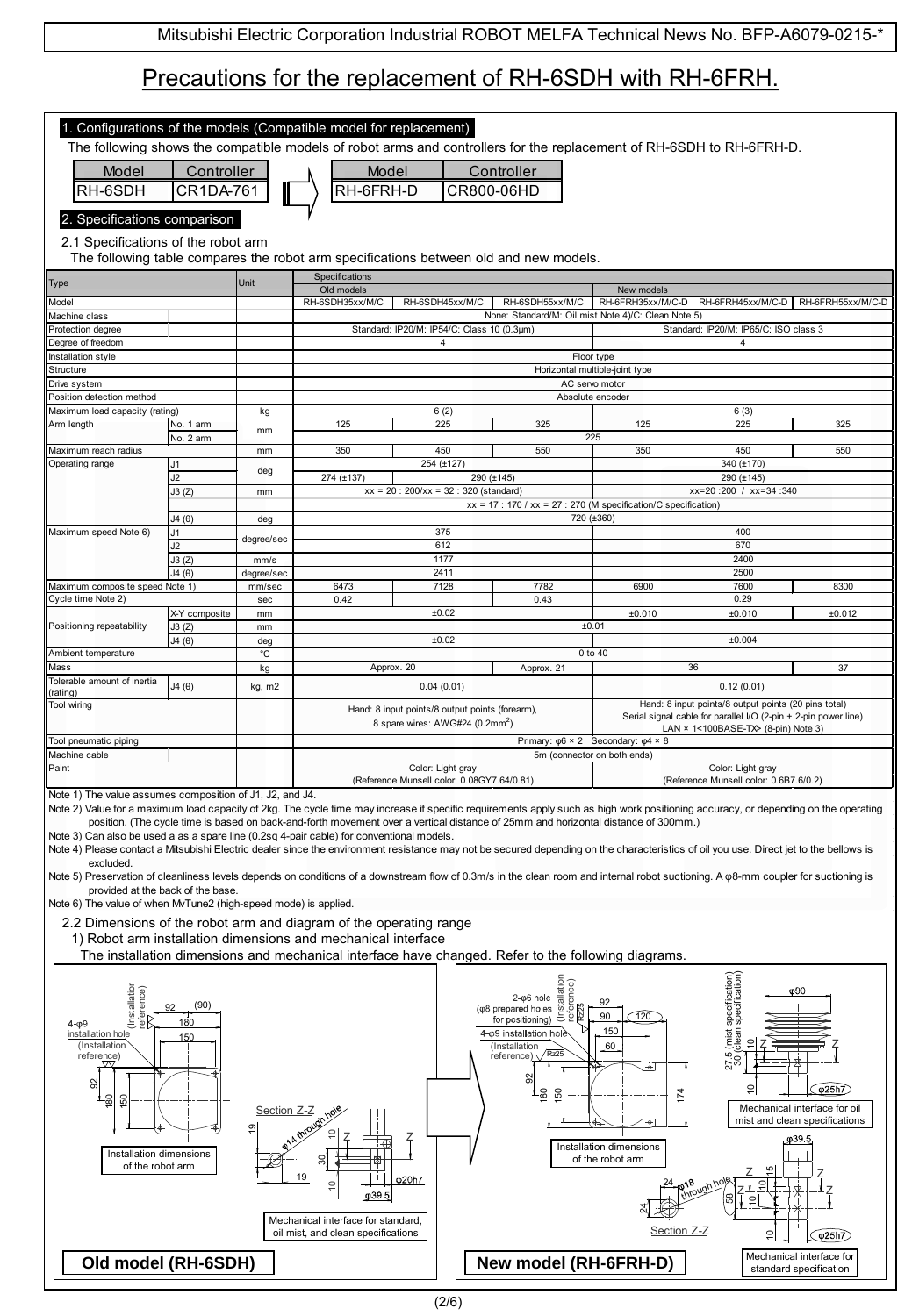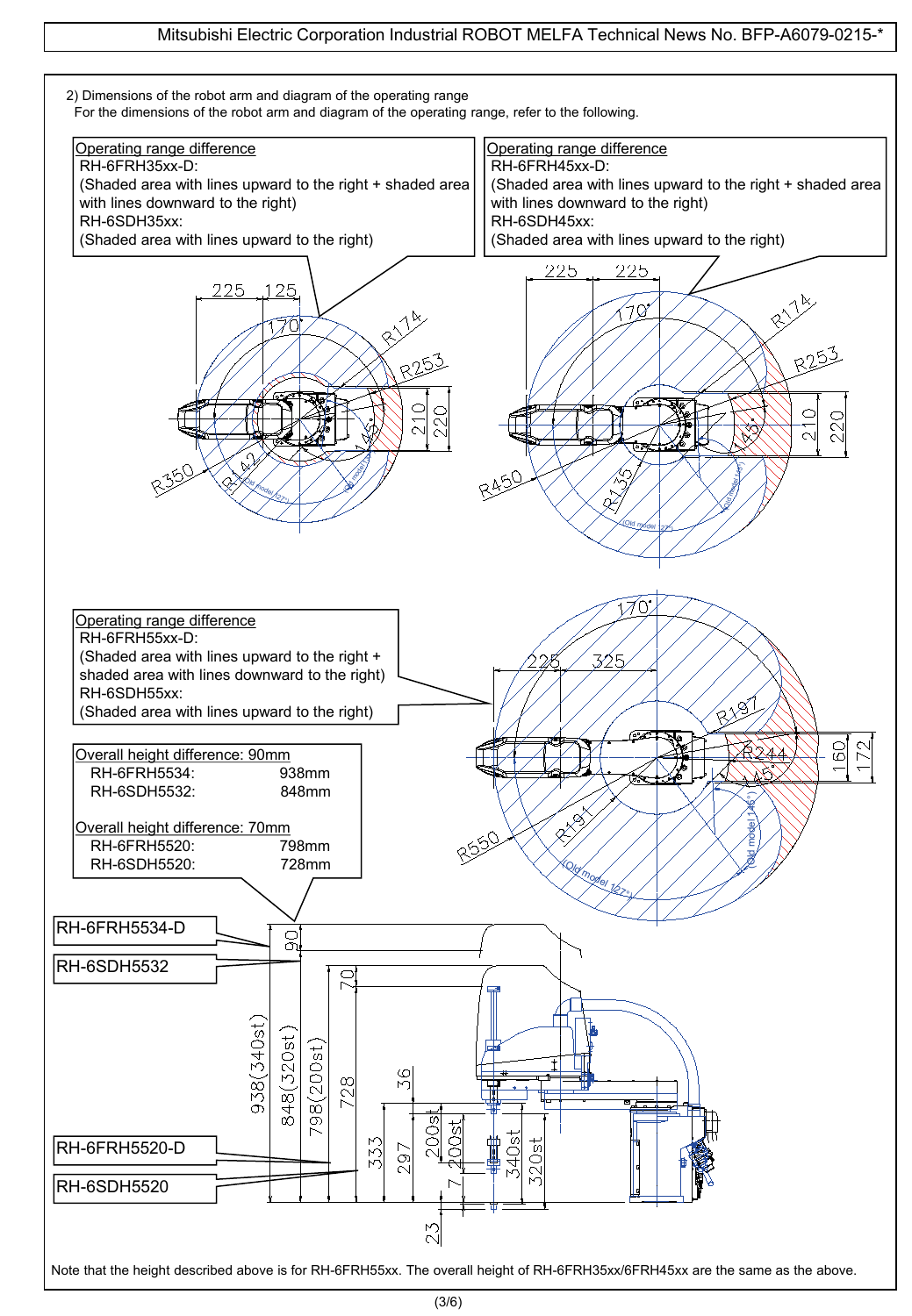#### 2.3 Specifications of the controller

Please note that the controller model is new, and the dimensions and others have changed. For the details, refer to the following.

| <b>Item</b>            |                                                                                          |             | Specifications                                              |                                          |  |  |
|------------------------|------------------------------------------------------------------------------------------|-------------|-------------------------------------------------------------|------------------------------------------|--|--|
|                        |                                                                                          | <b>Unit</b> | Old model                                                   | New model                                |  |  |
|                        |                                                                                          |             | RH-6SDH                                                     | RH-6FRH-D                                |  |  |
| Controller model       |                                                                                          |             | CR1DA-761                                                   | CR800-06HD                               |  |  |
| Routing control method |                                                                                          |             | PTP control. CP control                                     |                                          |  |  |
| Number of control axis |                                                                                          |             | Simultaneously 4                                            |                                          |  |  |
| Programming language   |                                                                                          |             | MELFA-BASIC V                                               | MELFA-BASIC VI                           |  |  |
|                        |                                                                                          |             |                                                             |                                          |  |  |
| Memory                 | Programmed positions                                                                     | point       | 13.000                                                      | 39.000                                   |  |  |
| capacity               | Number of steps                                                                          | step        | 26.000                                                      | 78,000                                   |  |  |
|                        | Number of programs                                                                       |             | 256                                                         | 512                                      |  |  |
|                        | General-purpose input/output                                                             | point       | Input 0/output 0                                            | Input 0/output 0                         |  |  |
|                        |                                                                                          |             | (Max. 256/256: option)                                      | (Max. 256/256: option)                   |  |  |
|                        | Dedicated input/output                                                                   |             | Assigned to general-purpose input/output                    | Assigned to general-purpose input/output |  |  |
|                        | Dedicated stop input                                                                     |             |                                                             |                                          |  |  |
|                        | Hand open/close                                                                          |             | Input 8/output 8 (when using pneumatic hand interface: 8/8) | Input 8/output 8                         |  |  |
|                        | Emergency stop input                                                                     |             | 1 (duplication)                                             | 1 (duplication)                          |  |  |
|                        | Door switch input                                                                        |             | 1 (duplication)                                             | 1 (duplication)                          |  |  |
|                        | input/output<br>(standard)<br>External<br>Enabling device input<br>Emergency stop output |             | 1 (duplication)                                             | $\Omega$                                 |  |  |
|                        |                                                                                          |             | 1 (duplication)                                             | 1 (duplication)                          |  |  |
|                        | Mode output                                                                              |             | 1 (duplication)                                             | 1 (duplication)                          |  |  |
| Robot error output     |                                                                                          |             | 1 (duplication)                                             | 1 (duplication)                          |  |  |
|                        | Mode selector switch input                                                               |             | $\Omega$                                                    | 1 (duplication)                          |  |  |
|                        | Additional axis synchronization                                                          |             | 1 (duplication)                                             | 1 (duplication)                          |  |  |
|                        | <b>RS-232</b>                                                                            | port        | 1                                                           |                                          |  |  |
|                        | <b>RS-422</b>                                                                            | port        | 1 (for $T/B$ )                                              | 1 (for $T/B$ )                           |  |  |
|                        |                                                                                          |             | 1                                                           | 1 (for T/B)/ 1 (for customer)            |  |  |
|                        | Ethernet                                                                                 | port        | 10BASE-T/100BASE-TX                                         | 10BASE-T/100BASE-TX/1000BASE-T           |  |  |
| nterface               | <b>USB</b>                                                                               | port        |                                                             | 1                                        |  |  |
|                        | Memory expansion slot                                                                    | <b>SLOT</b> | 1                                                           |                                          |  |  |
|                        | Expansion slot                                                                           | <b>SLOT</b> | 1                                                           | $\overline{2}$                           |  |  |
|                        | Robot input/output link                                                                  | ch          | 1                                                           | $\mathbf{1}$                             |  |  |
|                        | Additional axis function                                                                 | ch          | 1 (SSCNETIII)                                               | 1 (SSCNETIIVH)                           |  |  |
|                        | Encoder input                                                                            | ch          | $\mathfrak{p}$                                              | $\mathfrak{p}$                           |  |  |
| Input power            | Voltage range                                                                            | $\vee$      | Single phase 180 to 253 VAC                                 | Single phase 200 to 230 VAC              |  |  |
| supply                 | Power capacity                                                                           | <b>kVA</b>  | 0.5                                                         |                                          |  |  |
| Outside dimensions     |                                                                                          | mm          | 240(W)×290(D)×200(H)                                        | 430(W)×425(D)×99.5(H)                    |  |  |
| <b>Mass</b>            |                                                                                          | kq          | Approx. 9                                                   | Approx. 12.5                             |  |  |
|                        | Construction [Protection specification]                                                  |             | Self-contained floor type, open type [IP20]                 |                                          |  |  |
| Grounding              |                                                                                          | Ω           |                                                             |                                          |  |  |
|                        |                                                                                          |             | 100 or less (D class grounding)                             |                                          |  |  |

#### 2.4 Outside dimensions of the controller

The controller's outside dimensions have changed. (Left drawing: RH-6SDH controller, right drawing: RH-6FRH-D controller)

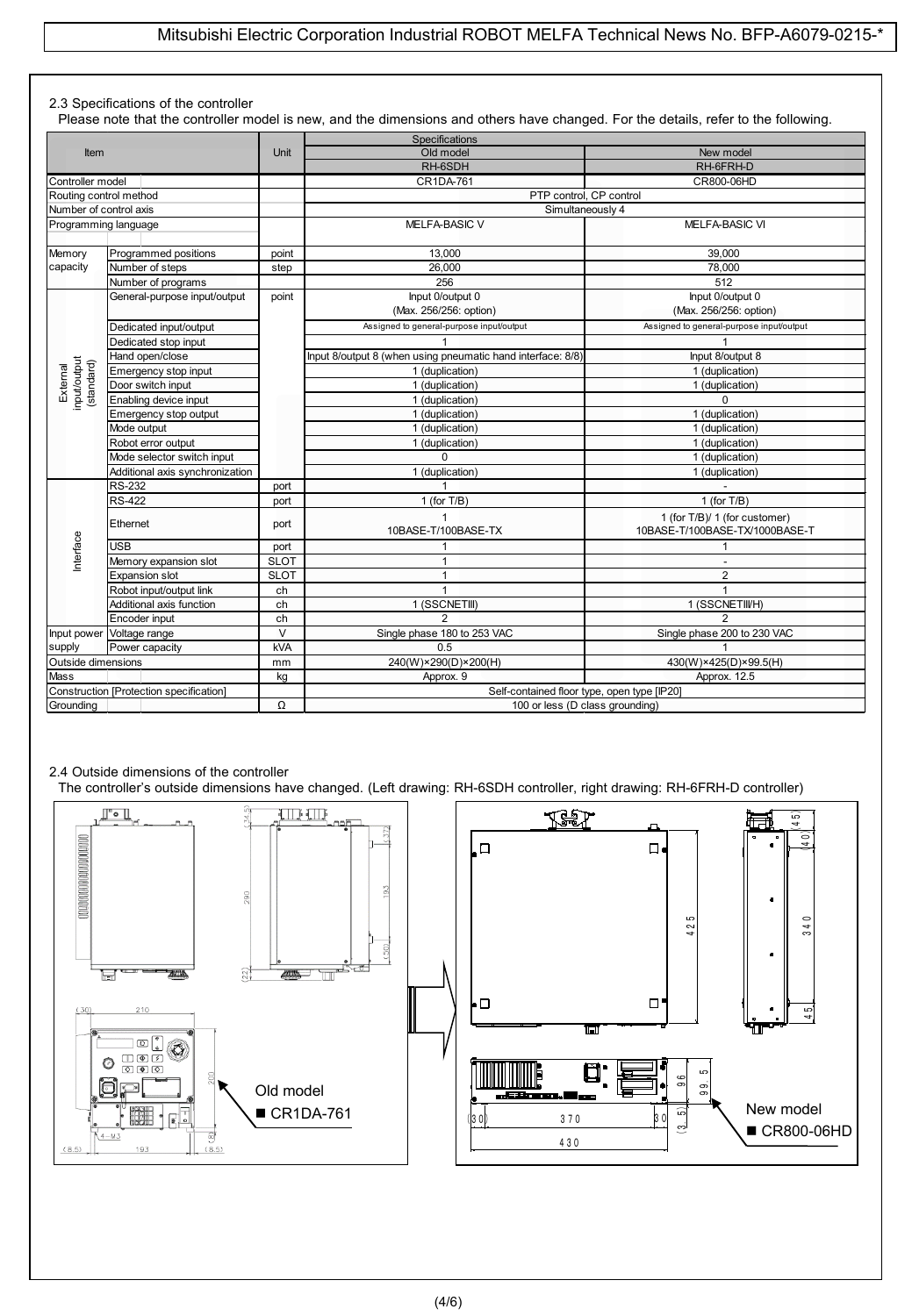#### 2.5 Options

(1) Robot arm options comparison

| Item                                              | Old model                                                                | New model<br>Specifications and supplementary                          |                                                                                                                                                  | Compatibility             | Meaning of                         |
|---------------------------------------------------|--------------------------------------------------------------------------|------------------------------------------------------------------------|--------------------------------------------------------------------------------------------------------------------------------------------------|---------------------------|------------------------------------|
|                                                   | RH-6SDH                                                                  | RH-6FRH-D                                                              | explanation                                                                                                                                      |                           | symbols in table:                  |
| Solenoid valve set                                | 1S-VD0□M-04 (Sink type)<br>1S-VD0□ME-04 (Source type)<br>$\Box$ : 1 to 4 | 1F-VD0口-01 (Sink type)<br>1F-VD0□E-01 (Source type)<br>$\Box$ : 1 to 4 | Solenoid valve set for the pneumatic hand<br>(1 to 4 sets, sink type)<br>Solenoid valve set for the pneumatic hand<br>(1 to 4 sets, source type) | $\boldsymbol{\mathsf{x}}$ | O: Same product<br>×: Incompatible |
| Hand output cable                                 | 1S-GR35S-02                                                              | 1F-GR60S-01                                                            | The robot side has a connector, and the other side has output<br>cables for unprocessed solenoid valve connection.                               | $\boldsymbol{\mathsf{x}}$ | -: Not supported                   |
| Hand input cable                                  | 1S-HC35C-02                                                              | 1F-HC35C-01                                                            | The robot side has a connector, and the other side has input<br>cables for unprocessed hand sensor connection.                                   | $\boldsymbol{\mathsf{x}}$ |                                    |
| Hand curl tube                                    | 1E-ST0408C-300                                                           | 1E-ST0408C-300                                                         | $\varphi$ 4 × 8 pics, curl pneumatic tube for 4-set solenoid valve<br>connection                                                                 | $\circ$                   |                                    |
| Internal wiring/piping set for hand               |                                                                          | 1F-HS408S-01                                                           | 8 hand inputs, $\varphi$ 4 x 8 tip axis built-in wiring piping set (with<br>fixed plate), for Z stroke of 200mm                                  |                           |                                    |
|                                                   |                                                                          | 1F-HS408S-02                                                           | 8 hand inputs, $\varphi$ 4 x 8 tip axis built-in wiring piping set (with<br>fixed plate), for Z stroke of 340mm                                  |                           |                                    |
| User external w iring/piping box                  |                                                                          | 1F-UT-BOX                                                              | Box for hand I/O wiring of 4-set solenoid valves and for external<br>pullout of $\varphi$ 4 (8 pics) hand pipes                                  |                           |                                    |
| J1-axis operating range change                    |                                                                          | 1S-DH-01                                                               | Stopper part for J1-axis operating range change                                                                                                  |                           |                                    |
| 2m machine cable<br>(replacement type)            | 1S-02UCBL-03                                                             |                                                                        | Fixed type (Set of 2 cables for power supply and signals), 2m<br>(Provided as substitute for standard 5m cables.)                                |                           |                                    |
| Machine cable (replacement type)<br>(fixed type)  |                                                                          | 1F-DOUCBL-41<br>$\Box$ $\Box$ : 02, 10, 15, 20                         | Fixed type: 2m, 10m, 15m. 20m                                                                                                                    |                           |                                    |
| Machine cable (replacement type)<br>(flexed type) |                                                                          | 1F-DDLUCBL-41<br>$\Box$ $\Box$ : 10, 15, 20                            | Flexed type: 10m, 15m, 20m                                                                                                                       |                           |                                    |
| Machine cable extension<br>(Fixed type)           | 1S-ODCBL-03<br>$\Box$ $\Box$ : 05, 10, 15                                |                                                                        | Fixed type (Set of 2 cables for power supply and signals), 5m,<br>10m. 15m<br>(Used for adding to standard 5m cables.)                           |                           |                                    |
| Machine cable extension<br>(Flexed type)          | 1S-ODLCBL-03<br>$\Box$ $\Box$ : 05, 10, 15                               |                                                                        | Flexed type (Set of 2 cables for power supply and signals), 5m,<br>10m. 15m<br>(Used for adding to standard 5m cables.)                          |                           |                                    |

#### (2) Robot controller options comparison

|                                 | Specifications           |                                | CR1DA-        |                            |
|---------------------------------|--------------------------|--------------------------------|---------------|----------------------------|
| Item                            | Old models               | New models                     | 761/CR800-D   | <b>Remarks</b>             |
|                                 | <b>CR1DA-761</b>         | CR800-06HD                     | compatibility |                            |
| Pneumatic hand interface        | 2A-RZ365 (Sink)          | $\Lambda$                      | $\circ$       |                            |
|                                 | 2A-RZ375 (Source)        |                                |               |                            |
| Expansion I/O unit              | 2A-RZ361 (Sink)          | 2A-RZ361 (Sink)                | $\circ$       |                            |
|                                 | 2A-RZ371 (Source)        | 2A-RZ371 (Source)              |               |                            |
| External I/O cable              | 2A-CBLOO                 | 2A-CBLOO                       | $\circ$       | For expansion I/O unit     |
| Build-in I/O interface          | 2D-TZ368 (Sink)          | 2D-TZ368 (Sink)                | $\circ$       |                            |
|                                 | 2D-TZ378 (Source)        | 2D-TZ378 (Source)              |               |                            |
| External I/O cable              | 2D-CBLOO                 | 2D-CBLOO                       | $\circ$       | For built-in I/O interface |
| CC-Link interface               | 2D-TZ576                 | 2D-TZ576                       | $\circ$       | Ver. 2 compatible          |
| Additional axis interface       | ☆                        | ⊹                              | $\rightarrow$ |                            |
| Ethernet interface              | $\Lambda$                | $\Lambda$                      | $\rightarrow$ |                            |
| Tracking function               | ☆                        | ☆                              | $\pi$         |                            |
| Expansion memory                | 2D-TZ454                 |                                |               |                            |
| Controller protection box       | CR1D-MB                  | <b>CR800-MB</b>                | $\times$      |                            |
| Teaching box                    |                          | R <sub>32</sub> T <sub>B</sub> | $\circ$       |                            |
| High-functionality teaching box |                          | <b>R56TB</b>                   | $\circ$       |                            |
| RS-232 cable (for PC support)   | 2D-232CBL03M             |                                |               |                            |
| Force sensor set                |                          | 4F-FS002H-W200/4F-FS002H-      |               |                            |
|                                 |                          | W1000                          |               |                            |
|                                 |                          | 3F-14C-WINJ                    |               | RT ToolBox3 Standard       |
| PC support softw are            | 3D-1 <sub>0</sub> C-WINJ | 3F-15C-WINJ                    |               | RT ToolBox3min             |
|                                 |                          | 3F-16D-WINJ                    |               | RT ToolBox3Pro             |
| Simulator (MELFA-Works)         | 3D-21C-WINJ              |                                |               |                            |

Meaning of symbols in table O: Compatible,  $\forall$ : Standard equipment,  $\times$ : Incompatible, -: Not supported